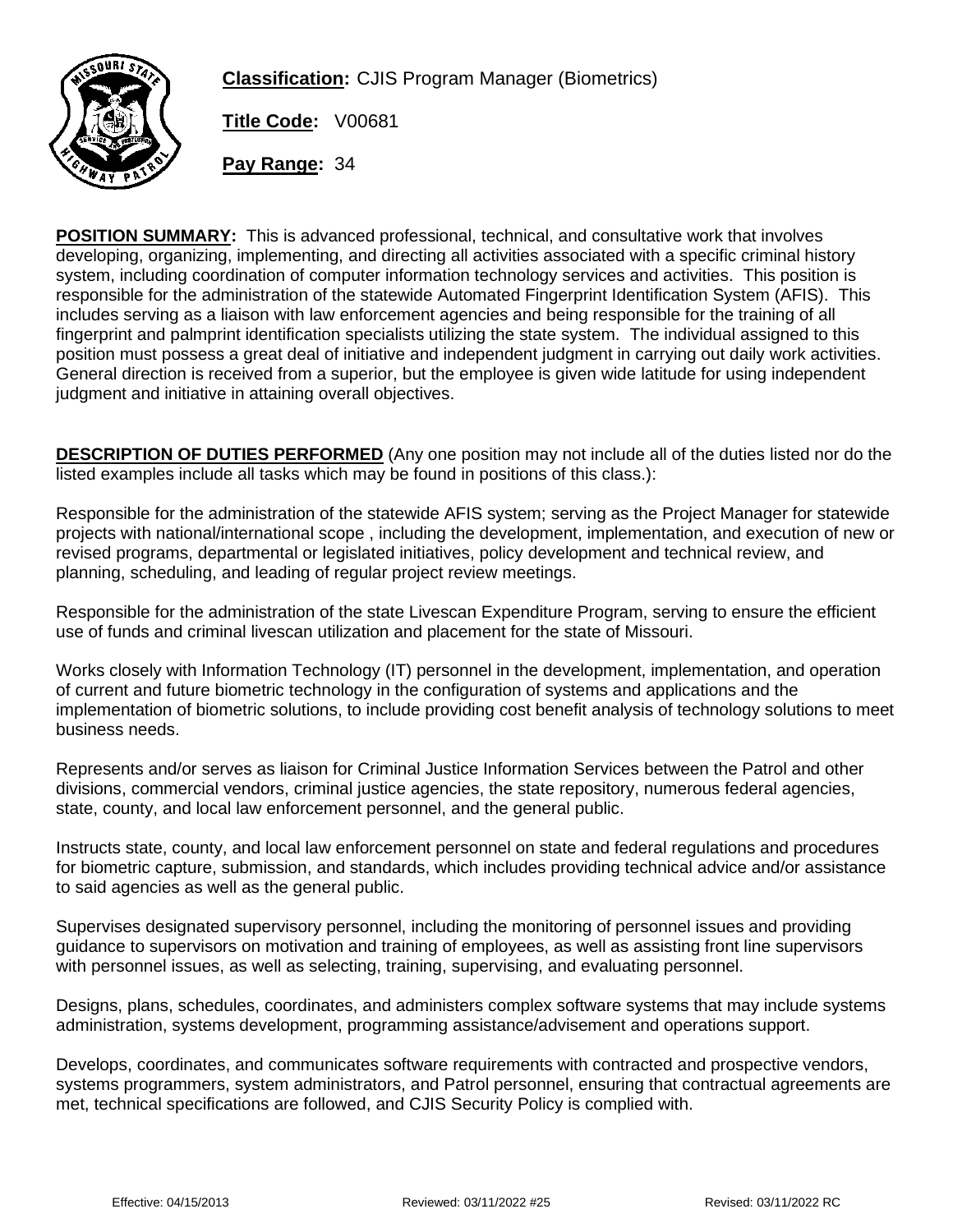## **Classification:** CJIS Program Manager (Biometrics) **Page 2** Page 2

Provides technical support for both internal and external organizational computer systems and databases that span multiple platforms and contain numerous interfaces relating to biometrics; serves as a liaison for the organization in the areas of technology and/or infrastructure development.

Provides consultative guidance in specific areas of expertise, i.e., NIST standards, Electronic Biometric Transmission Specifications (EBTS), and all matters pertaining to biometric capture and submission methods and standards.

Provides technical expertise in computer systems analysis and design, database and/or network administration relating to relational databases developed and utilized as part of AFIS, systems programming, and/or other information technology specialties, including the development and evaluation of quality control procedures and hardware/software standards.

Assists in the development of technical and/or budget documentation as relates to grant requests, decision items, preparation of fiscal notes, drafting of state rules and regulations, disaster planning, etc. as needed. This includes the drafting and submission of grant applications for federal funding for current and future biometric initiatives.

Evaluates system performance and efficiency relating to both current performance and future anticipated workload requirements.

Assists the Assistant Director in organizing and planning annual training conferences and symposiums; coordinates workshops and makes presentations on the latest developments and changes in the field of biometrics to criminal justice agencies, civil agencies, and/or the general public as needed.

Coordinates, communicates, and provides advisement to Staff as requested in the development of short and long range biometric planning, participate in policy development and implementation, and evaluate impact of policy changes on the AFIS environment.

Researches agency programs, policies, objectives, regulations, and operating procedures to determine the "Best Practices" for methods of biometric capture and submission.

Prepares monthly statistical reports and billing reports for Patrol staff and remote agencies.

Provides training/information to law enforcement agencies throughout the state via information submitted for publication in the CJIS newsletter, MSHP CJIS Website, CJIS Launchpad, etc.

Coordinates and assists the writing/development of requests for proposals and/or bid specifications for hardware and/or software purchases as well as evaluate bid responses; assists in vendor conferences relating to specific areas of expertise during the bid process as needed.

Organizes, facilitates, and provides research and support for FBI audits, to include the modification of training curriculums addressing any identified deficiencies.

Serves as AFIS Users' Group Chairperson.

Develops lesson plan and training materials associated with AFIS Certification training, coordinates all state users training programs, monitors and recertifies all AFIS users throughout the state every two years.

Conducts yearly, as well as occasional, accuracy testing on all aspects of the state AFIS system, communicates the results, and works with the vendor to resolve any findings.

Performs job related travel as necessary.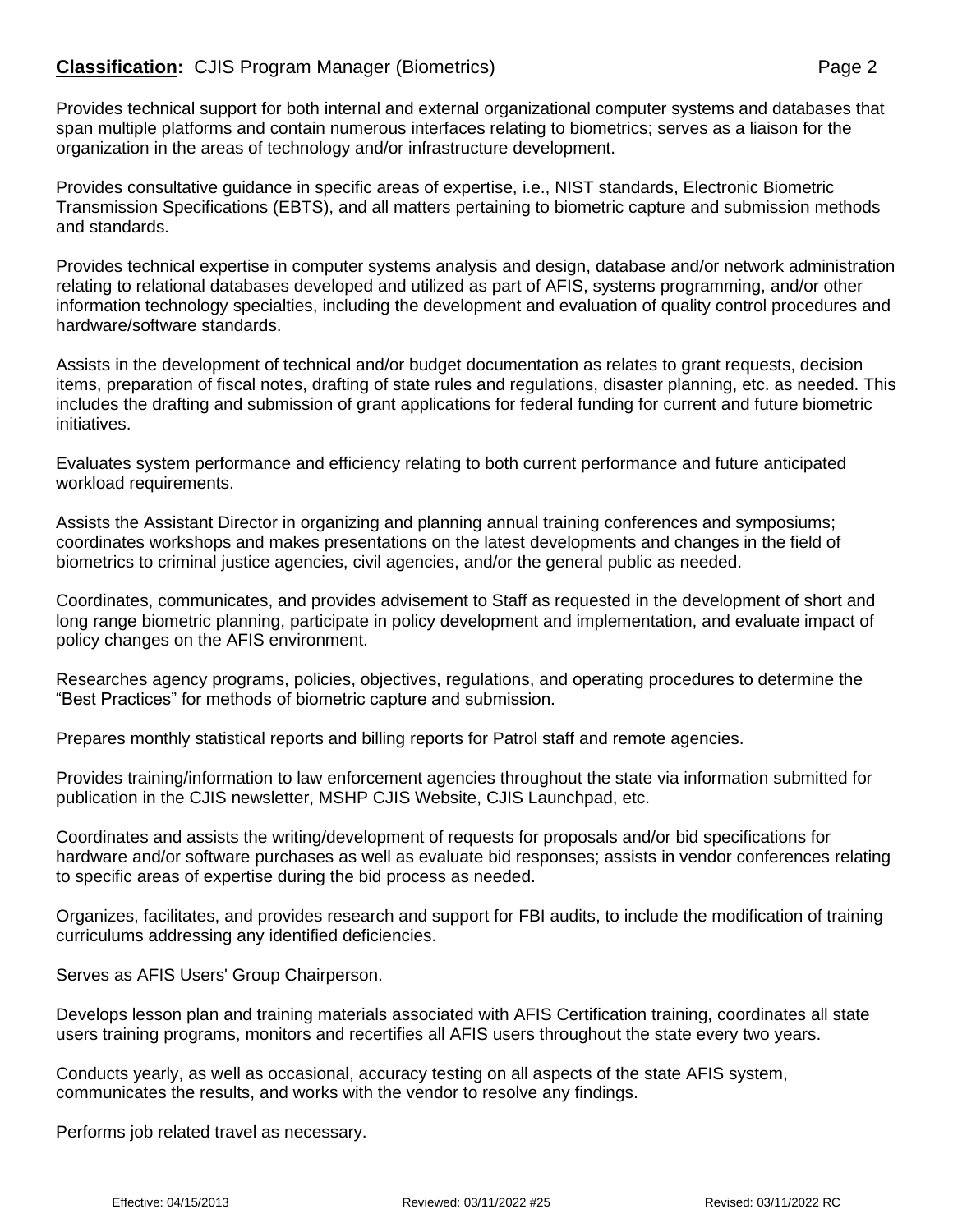Performs other related work as assigned.

**REQUIRED KNOWLEDGE, SKILLS, AND ABILITIES:** Thorough knowledge of the criminal justice system and law enforcement procedures as they relate to CJIS Security Policy, MULES Policy, and EBTS

specifications.

Thorough knowledge of state and federal laws, rules and regulations pertaining to the collection, storage and dissemination of criminal records.

Thorough knowledge of criminal history systems.

Thorough knowledge of AFIS functionality, fingerprint classifications, and comparison techniques.

Thorough knowledge of Electronic Biometric Transmissions Standard (EBTS)

Considerable knowledge of basic principles and practices of supervisory and management techniques.

Considerable knowledge of the principles of project management.

Knowledge of decision-making techniques and fundamentals of oral and written communications.

Knowledge of Missouri State Highway Patrol policies, procedures, rules, and regulations.

Knowledge of the procurement process.

Knowledge of the strategic planning process.

Working knowledge of the agency's functions and their inter-relationships.

Must possess excellent communication skills, both oral and written.

Must be skilled in time management techniques and prioritization.

Must possess excellent interpersonal skills to deal effectively with various personalities.

Ability to analyze, direct and manage the implementation of special projects, assignments and programs.

Ability to prepare and maintain standards, policies, procedures, guidelines, and technical manuals.

Ability to provide training sessions, meetings, and briefings at the request of supported agency personnel, and law enforcement or civic entities in a professional manner.

Ability to make presentations before large groups of people in a professional manner.

Ability to monitor and evaluate the work of others.

Ability to perform job related travel.

Ability to multi-task.

Ability to demonstrate excellent management skills.

Ability to provide technical assistance and guidance in work methods and program procedures.